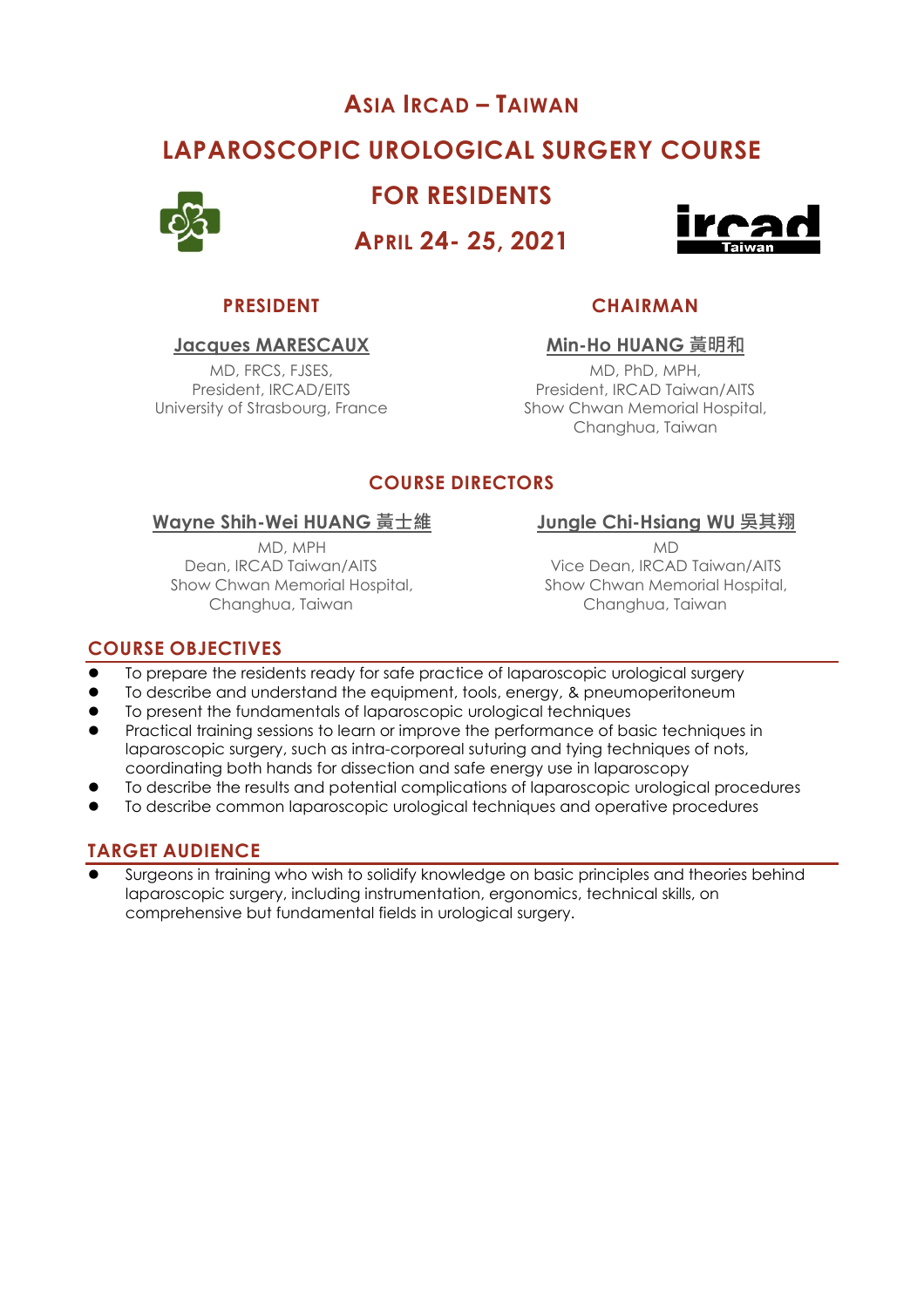

## **INTERNATIONAL FACULTY**

- 
- 
- **↓** T. Piechaud (France)

# **LOCAL FACULTY**

- ↓ 鍾孝仁 Hsiao-Jen CHUNG (Taiwan) -台北榮民總醫院
- **↓ 黃昭淵 Chao-Yuan HUANG (Taiwan) -**台灣大學附設醫院
- **↓ 黃志平 Chi-Ping HUANG (Taiwan) -**中國醫藥大學附設醫院
- **↓ 黃冠華 Steven Kuan-Hua HUANG** (Taiwan) - 奇美醫院
- **↓ 林仕穎 Shih-Ying LIN (Taiwan) -**彰濱秀傳紀念醫院
- **↓ 林子平 Tzu-Ping LIN (Taiwan) -**台北榮民總醫院
- **↓ 歐宴泉 Yen-Chuan OU (Taiwan) -**童綜合醫院
- ↓ C.C. Abbou (France) KH. Rha (South Korea)
- $\downarrow$  E. Mandron (France)  $\downarrow$  R. Van Velthoven (Belgium)
	- **↓ 馮思中 See-Tong PANG (Taiwan)** 林口長庚紀念醫院
	- 蔡曜州 Yao-Chou TSAI (Taiwan) 台北醫學大學附設醫院
	- **↓ 吴其翔 Chi-Hsiang WU (Taiwan) -**彰濱秀傳紀念醫院
	- **↓ 吴勝堂 Seng-Tang WU (Taiwan) -**三軍總醫院
	- **↓ 楊晨洸 Cheng-Kuang YANG (Taiwan)** 台中榮民總醫院
	- **↓ 楊哲瑞 Che-Jui YANG (Taiwan)** 彰濱秀傳紀念醫院

÷

÷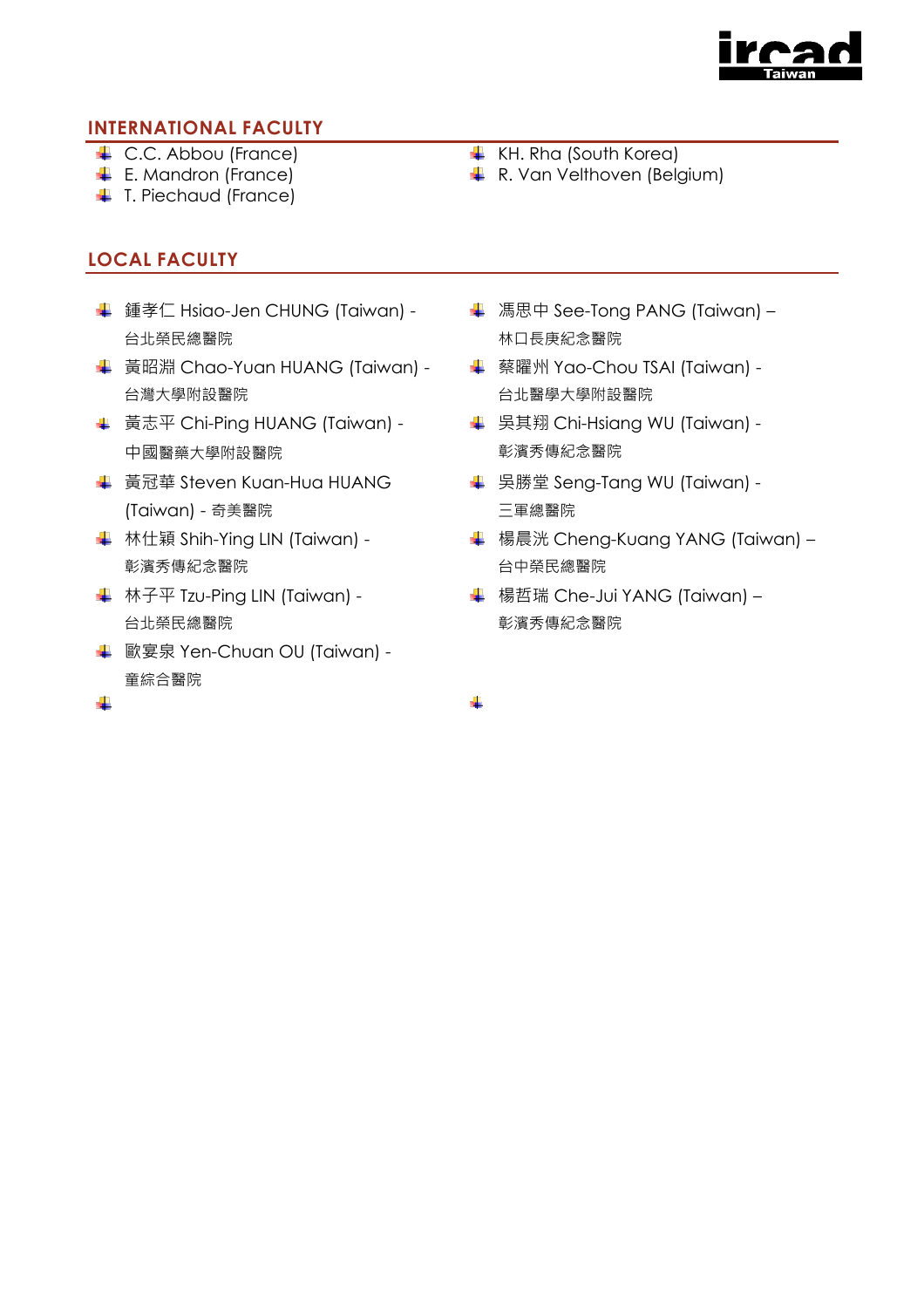

# **Day 1 - Saturday, April 24, 2021**

# **08.00 am Registration**

# **08.30 am MORNING SESSION (1F)**

|                                                                |                                          |                                                                                                                          | <b>Chairmen: TBA</b>     |  |  |
|----------------------------------------------------------------|------------------------------------------|--------------------------------------------------------------------------------------------------------------------------|--------------------------|--|--|
| 08.30                                                          | <b>Welcome to Participants</b>           | <b>OPENING SESSION IN AUDITORIUM</b>                                                                                     | 黃士維 W. HUANG & 吳其翔 J. WU |  |  |
| 08.50                                                          | insufflator, and instruments             | Laparoscopic equipment: camera, optical system,                                                                          | <b>Karl Storz Rep</b>    |  |  |
| 09.10                                                          | <b>Clips and sealing device</b>          | Surgical energy: principles, settings, and proper usage<br>Indications and contraindications of LPS instruments, endoGIA | 楊哲瑞 C.J. YANG            |  |  |
| 09.30                                                          |                                          | Laparoscopic suturing-training for mastery                                                                               | 黃士維 W. HUANG             |  |  |
|                                                                | <b>Discussion: Question &amp; Answer</b> |                                                                                                                          |                          |  |  |
|                                                                | 10.00 am - 10.30 am                      | <b>Coffee Break</b>                                                                                                      |                          |  |  |
| 10.30                                                          | <b>Topic in Laparoscopy</b>              |                                                                                                                          | <b>TBD</b>               |  |  |
| 10.50                                                          | <b>Topic in Endourology</b>              |                                                                                                                          | <b>TBD</b>               |  |  |
| 11.10                                                          | <b>Topic in Endourology</b>              |                                                                                                                          | <b>TBD</b>               |  |  |
|                                                                | <b>Discussion: Question &amp; Answer</b> |                                                                                                                          |                          |  |  |
|                                                                | 11.30 pm - 12.30 pm                      | <b>Lunch Break</b>                                                                                                       |                          |  |  |
| 12.30 pm                                                       |                                          | <b>AFTERNOON SESSION (1F)</b>                                                                                            |                          |  |  |
|                                                                |                                          |                                                                                                                          |                          |  |  |
| <b>TBA</b><br><b>PRE-LAB SESSION IN AUDITORIUM</b><br>12.30 pm |                                          |                                                                                                                          |                          |  |  |

⚫ **Presentation of the exercise in training box**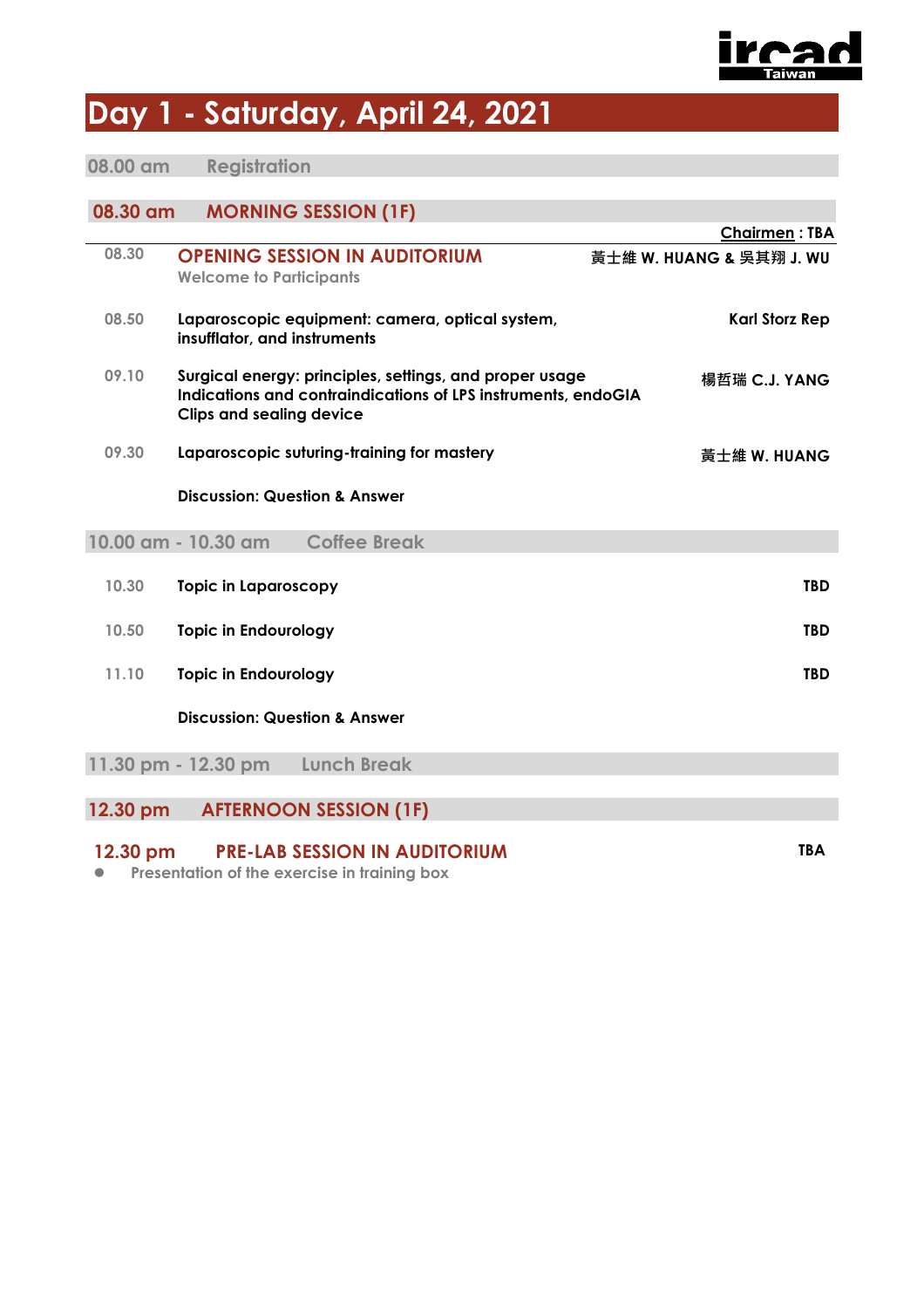

# **Day 1 - Saturday, April 24, 2021**

# **13.00 pm EXPERIMENTAL LABORATORY – Training Box**

## **13.00 pm PRACTICAL SESSION IN EXPERIMENTAL LABORATORY (2F & 3F)**

⚫ **Workshops are run in parallel. Participants will have access to all workshops**

| <b>3F Laboratory</b><br>Rotation: 30 min/<br>each station                          | Laparoscopic Origami<br><b>Medtronic Energy Station</b><br>$(30 \text{ min})$<br><b>TBD</b>                                                                                       | <b>LASTT</b><br>1. Number Camera Navigation<br><b>Ring Hang-Eye Coordination</b><br>2.<br>3. Pin Bi-Manual Coordination<br>$(30 \text{ min} - \text{min/stage})$<br><b>TBD</b>                       |  |
|------------------------------------------------------------------------------------|-----------------------------------------------------------------------------------------------------------------------------------------------------------------------------------|------------------------------------------------------------------------------------------------------------------------------------------------------------------------------------------------------|--|
| 【Group 1】13:00-15:00<br>Group 2 15:00-17:00                                        | Laparoscopic Instruments<br>Manipulation<br><b>Peg Transfer</b><br>1.<br><b>Circle Cutting</b><br>2.<br>3. Needle Guidance<br>$(30 \text{ min} - \text{min/stage})$<br><b>TBD</b> | <b>Endourology: Storz</b><br>Cystoscopy<br>1.<br>Ureteroscopy<br>2.<br><b>Laser Simulation</b><br>3.<br>$\mathbf{A}$<br><b>PCN Ultrasound</b><br>$(30 \text{ min} - \text{min/stage})$<br><b>TBD</b> |  |
| 2F Mei Chi<br>Conference<br>Room<br>Group 2   13:00-15:00<br>[Group 1] 15:00-17:00 |                                                                                                                                                                                   | <b>Laparoscopic Suturing</b><br>1. Pad<br>2. Single knot tying<br>3. Urethra cyto anastomosis<br>$(120 \text{ mins})$<br><b>TBD</b>                                                                  |  |

- **17.00 End of the day**
- **17.30 Congress banquet**
- **19:30 Shuttlebus back to Hotel**